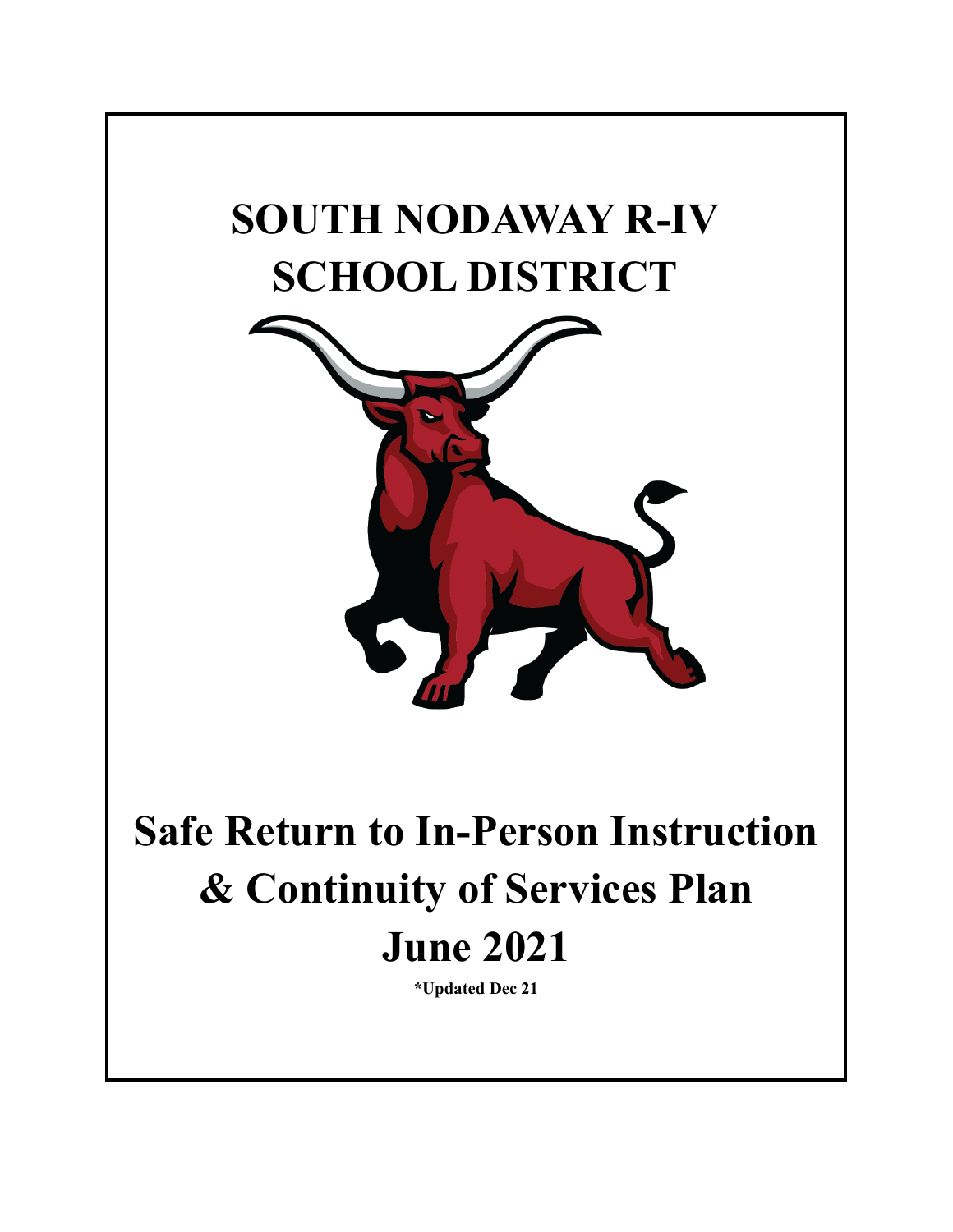### **Introduction**

The South Nodaway R-IV School District held instruction as normal as possible during the 2020-21 school year, and will continue to offer in-building learning during the 2021-22 school year and beyond. This plan serves as a reminder of our mitigation policies that may be implemented if cases and/or quarantine numbers rise during the school year. This plan is a requirement of accepting and utilizing ESSER III funding provided by the federal government through the Missouri Department of Elementary and Secondary Education.

Communication with the Nodaway County Health Department, local physicians, staff, students, and community members will continue to ensure the South Nodaway R-IV School District is able to provide quality educational opportunities for our students and families. The following mitigation strategies will be followed during the 2021-22 and 2022-23 school years. These strategies are created in conjunction with the most current Center for Disease Control and Prevention (CDC) guidance, but will be based on what is affecting our community and our county in determining protocols for our district. Parents are encouraged to continue monitoring for symptoms in determining when their child should refrain from attending school.

### **Mitigation Measures**

**Universal and correct wearing of masks:** Masks will not be required to be worn in-building or at school events, unless deemed necessary and communicated by South Nodaway R-IV Administration and Board of Education. Masks will be required on buses to comply with the federal mandate. Masks are allowed and are expected to be worn correctly at any time, and disposable masks are available from the school offices. The school district will continue to keep abreast and take consideration of current CDC guidelines.

**Physical distancing:** Our smaller class sizes, number of Elementary and JH/HS classrooms, and extra classrooms, allow for physical distance when appropriate and possible. Our buses will continue to use layered mitigation strategies including seating charts and masking (per federal mandate). Due to our smaller bus routes, rarely is there a substantial number of students on a route at one time, allowing for appropriate physical distance. Students (grades 3 & above) will eat lunch in the classrooms with their homeroom teachers. The school district will continue to keep abreast and take consideration of current CDC guidelines.

**Handwashing and respiratory etiquette:** Hand sanitizer will continue to be available, both in the dispensers attached to the wall throughout the building, as well as in individual bottles available in classrooms and high traffic areas. Elementary classrooms will continue to introduce and reinforce proper handwashing techniques. On both ends of the building, multiple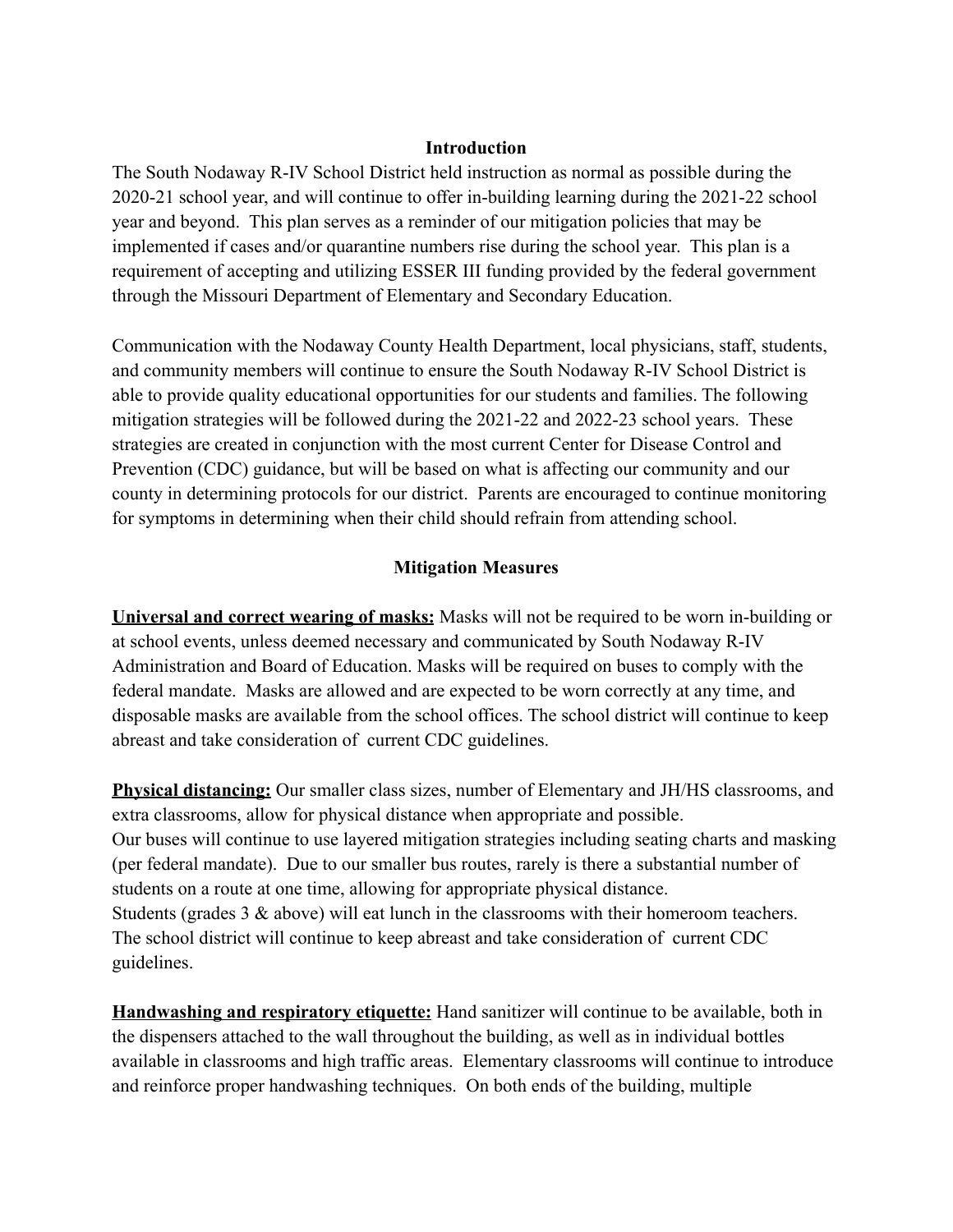opportunities for students to wash their hands daily are provided. Posters in bathrooms remind students and staff of the importance of hand washing. In addition, tissues are provided in all classrooms and office areas for respiratory needs. The school district will continue to keep abreast and take consideration of current CDC guidelines.

**Cleaning and maintaining healthy facilities:** In efforts to keep our district healthy, we encourage limited outside visitors during the school day. Items can be dropped off in the foyer without the need to enter the main building. Our school district will continue with increased cleaning strategies, including having staff and students wipe down desks, tables, and objects that are touched with a high-frequency (i.e. door knobs). Disinfectant wipes have been and will continue to be purchased and utilized, as well as disinfectant spray and electrostatic sprayers. Buses will continue to be disinfected after morning and afternoon routes. When possible, windows and other ventilation options will be utilized. Students are encouraged to bring water bottles to fill during the school day and for events. There are three bottle filler stations on each end of the building. The school district will continue to keep abreast and take consideration of current CDC guidelines.

**Contact tracing:** Contact tracing will continue to be utilized following guidelines established by the Nodaway County Health Department, DHSS and the CDC. Information provided will be distributed, as it becomes available, to students and parents so everyone is aware of updated and current guidelines. The Nodaway County Health Department will help determine whether individuals have been vaccinated. The school district will continue to keep abreast and take consideration of current CDC guidelines.

**Diagnostic and screening testing:** Families will be asked to continue to monitor student health symptoms at home, and are asked to not send kids to school if COVID symptoms are present. Currently there will not be a daily screening protocol implemented in the school building. However, teachers will send students to the nurse's office for temperature monitoring along with a symptoms checklist to question students who are not feeling well (See Appendix C).

Should a child become sick at school and show signs of potential COVID symptoms, they will be asked to wear a mask and move to the transition room until they visit with the nurse and a family member can arrive. COVID testing will be available at the direction of the Nodaway County Health Department and Mosaic Hospital. The school district will continue to keep abreast and take consideration of current CDC guidelines.

**Efforts to provide vaccinations:** The Nodaway County Health Department has provided a large amount of free vaccination events available to educators beginning in March 2021. At this point, eligible members of the school community are encouraged to get vaccinated if they feel it serves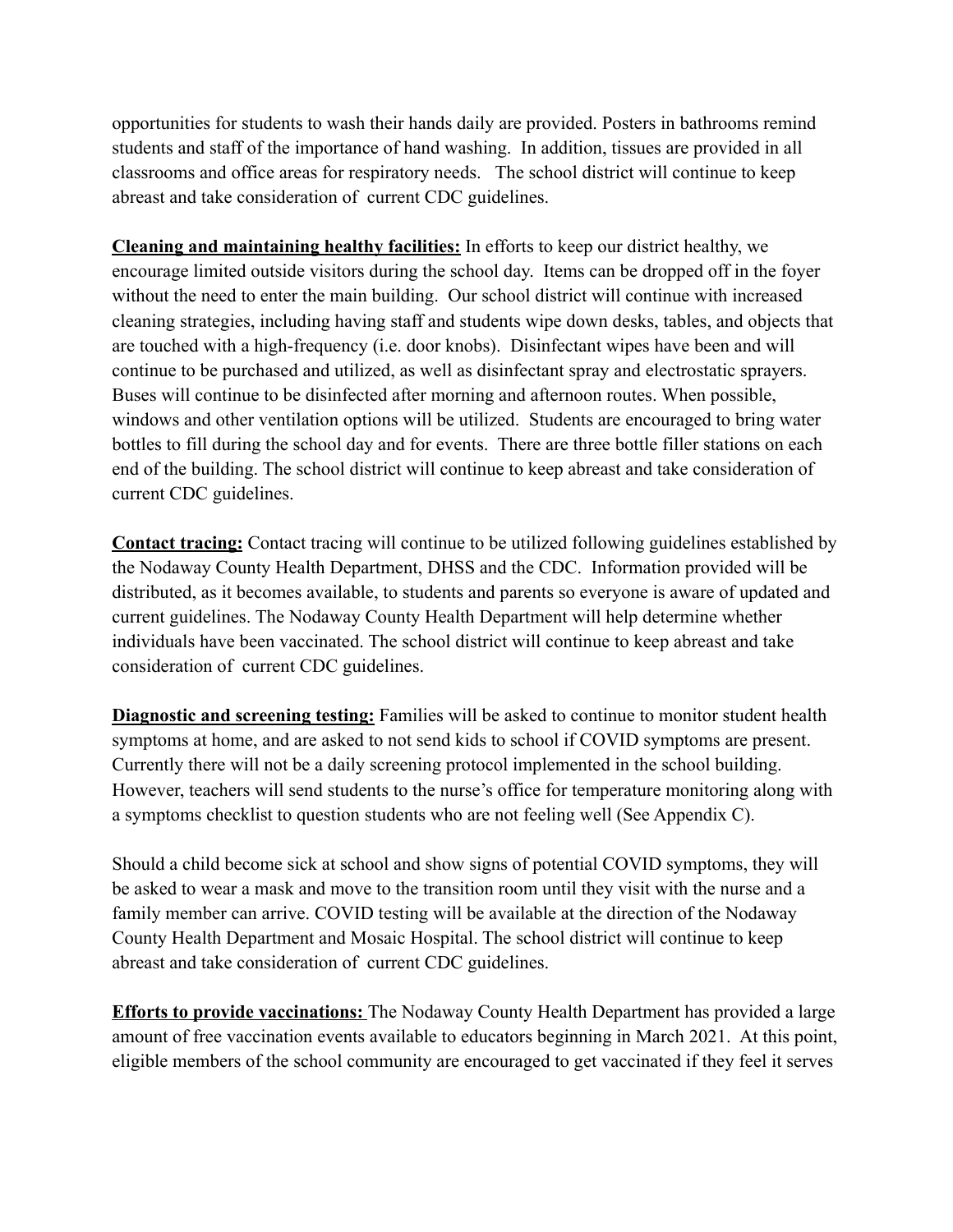their best interest. The school district will continue to keep abreast and take consideration of current CDC guidelines.

**Appropriate accommodations for children with disabilities:** Accommodations for children with disabilities are documented in an Individual Education Plan (IEP) or 504 plan. The modifications or accommodations are legally required, and will be followed by the school district. The district will work directly with parents of students with disabilities to ensure their needs are met and appropriate accommodations are in place to support learning. The school district will continue to keep abreast and take consideration of current CDC guidelines.

**Application of "Essential Worker Protocol" to students:** The latest CDC guidance emphasizes that because students benefit from in-person learning, safely returning to in-person instruction is a priority. The South Nodaway School District considers in-person instruction to be an essential component of education and believes that best practices necessitate that opportunity for our students and their families whenever possible. The district also considers the safety of our students, staff and stakeholders to be of the utmost importance and will continue to to utilize the aforementioned strategies and the potential exclusion from school for those who have are or are liable to transmit COVID -19 in the school setting.

In addition to the current options outlined in the DESE guidance the district will implement the following: **Students and families of those deemed close contacts will be given the option to stay at home and receive equitable services or to remain at school, symptom watch and wear a mask for ten calendar days in addition to the various mitigation measures outlined above.**

**Students that are household contacts will be asked to stay at home for ten days and then wear a mask and symptom watch for ten days upon returning to school in alignment. The school district will continue to keep abreast and take consideration of current CDC guidelines.**

# **Continuity of Services**

**Interruptions of in-person learning:** If it is determined in consultation with the Nodaway County Health Department that our building needs to be closed, South Nodaway R-IV will continue to offer distance/virtual learning opportunities to our students through a wide variety of platforms. This may also be available to students in lengthy quarantine situations. Students and staff will utilize electronic devices to conduct class through a variety of methods, including Zoom, Google Classroom, and See Saw. Other online learning outlets may also be incorporated, including Study Island and IXL. In addition, packets, worksheets, textbooks, and library books may also be sent home and utilized to support learning. Teachers will check-in with students through their online platforms (Google Classroom or See Saw) 2-3 times a week. Junior High